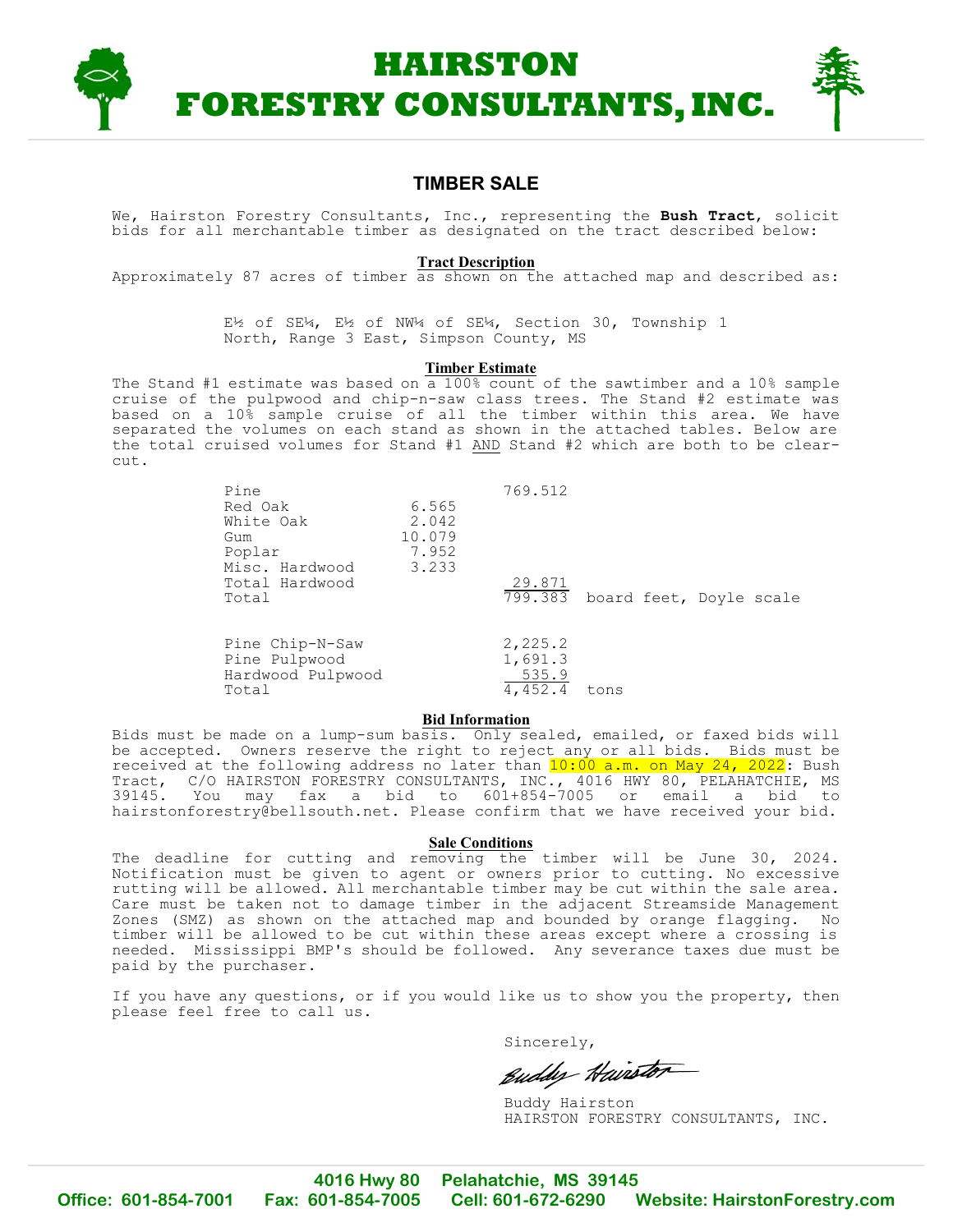# **Bush Tract - Stand #1**

## (**100% Sawtimber Estimate /** 10% Pulp & Chip-n-saw Estimate)

|                                   | <b>DBH</b>            |                             | 14                               | 16                       | 18                             | 20                                        | 22                               | 24                               | 26                            | 28                               | 30                            | 32                            | 34                            | 36                            | 38                            | 40                            | <b>Totals</b>       |
|-----------------------------------|-----------------------|-----------------------------|----------------------------------|--------------------------|--------------------------------|-------------------------------------------|----------------------------------|----------------------------------|-------------------------------|----------------------------------|-------------------------------|-------------------------------|-------------------------------|-------------------------------|-------------------------------|-------------------------------|---------------------|
| Sawtimber<br>(100% Count)<br>Pine | Pine                  | # Trees<br>Volume           | 388<br>45.041                    | 414<br>81.562            | 448<br>128.200                 | 298<br>119.994                            | 175<br>92.975                    | 79<br>50.684                     | 41<br>32.512                  | 25<br>23.883                     | 8<br>8.906                    | $\overline{3}$<br>3.765       | $\,$ 1<br>1.450               | $\mathbb O$<br>0.000          | $\mathbb O$<br>0.000          | $\,0\,$<br>0.000              | 1,880<br>588.972    |
|                                   | <b>Red Oak</b>        | # Trees                     | $6\overline{6}$                  | 16                       | 10                             | $7\phantom{.0}$                           | $\overline{2}$                   | $\overline{2}$                   | $\overline{1}$                | $\overline{1}$                   | $\overline{0}$                | $\overline{0}$                | $\overline{0}$                | $\overline{0}$                | $\overline{0}$                | $\overline{0}$                | 45                  |
|                                   | White Oak             | Volume<br># Trees<br>Volume | 0.342<br>$\,$ $\,$ $\,$<br>0.075 | 1.581<br>$\,$ 1<br>0.116 | 1.512<br>$\mathbf{1}$<br>0.164 | 1.395<br>$\overline{\mathbf{3}}$<br>0.585 | 0.566<br>$\mathbb O$<br>0.000    | 0.586<br>$\mathbb O$<br>0.000    | 0.266<br>$\mathbb O$<br>0.000 | 0.317<br>$\overline{a}$<br>1.102 | 0.000<br>$\mathbb O$<br>0.000 | 0.000<br>$\mathbb O$<br>0.000 | 0.000<br>$\mathbb O$<br>0.000 | 0.000<br>$\mathbb O$<br>0.000 | 0.000<br>$\mathbb O$<br>0.000 | 0.000<br>$\mathbb O$<br>0.000 | 6.565<br>8<br>2.042 |
|                                   | Post Oak              | # Trees<br>Volume           | $\mathbb O$<br>0.000             | $\,$ 0<br>0.000          | $\mathbb O$<br>0.000           | $\mathbb O$<br>0.000                      | $\,0\,$<br>0.000                 | $\mathbb O$<br>0.000             | $\mathbb O$<br>0.000          | $\mathbb O$<br>0.000             | $\mathbb O$<br>0.000          | $\mathbb O$<br>0.000          | $\,$ 0<br>0.000               | $\mathbb O$<br>0.000          | $\,0\,$<br>0.000              | $\,0\,$<br>0.000              | $\circ$<br>0.000    |
|                                   | Gum                   | # Trees<br>Volume           | 32<br>1.914                      | 37<br>4.193              | 13<br>2.387                    | $\overline{4}$<br>1.116                   | $\overline{\mathbf{c}}$<br>0.469 | $\mathbb O$<br>0.000             | $\mathbb O$<br>0.000          | $\mathbb O$<br>0.000             | $\mathbb O$<br>0.000          | $\mathbb O$<br>0.000          | $\mathbb O$<br>0.000          | $\mathbb O$<br>0.000          | $\mathbb O$<br>0.000          | $\,0\,$<br>0.000              | 88<br>10.079        |
|                                   | Poplar                | # Trees<br>Volume           | $7\phantom{.0}$<br>0.536         | 10<br>1.490              | 9<br>1.854                     | $\overline{1}$<br>0.374                   | $\overline{a}$<br>0.840          | $\overline{\mathbf{3}}$<br>1.608 | $\mathbb O$<br>0.000          | $\mathbb O$<br>0.000             | $\mathsf{O}\xspace$<br>0.000  | $\mathbb O$<br>0.000          | $\mathbb O$<br>0.000          | $\mathbb O$<br>0.000          | $\mathbb O$<br>0.000          | $\mathbf 0$<br>0.000          | 32<br>6.702         |
|                                   | Misc. Hdwd.           | # Trees<br>Volume           | $\,9$<br>0.540                   | $\overline{5}$<br>0.481  | $5\phantom{.0}$<br>0.692       | $\overline{1}$<br>0.225                   | $\mathbf{1}$<br>0.295            | $\mathbb O$<br>0.000             | $\mathbb O$<br>0.000          | $\mathbb O$<br>0.000             | $\mathbb O$<br>0.000          | $\mathbb O$<br>0.000          | $\mathbb O$<br>0.000          | $\mathbb O$<br>0.000          | $\mathbb O$<br>0.000          | $\,0\,$<br>0.000              | 21<br>2.233         |
|                                   |                       |                             |                                  |                          |                                |                                           |                                  |                                  |                               |                                  |                               |                               |                               |                               |                               |                               |                     |
| Hardwood Sawtimber (100% Count)   |                       |                             |                                  |                          |                                |                                           |                                  |                                  |                               |                                  |                               |                               |                               |                               |                               |                               |                     |
|                                   |                       |                             |                                  |                          |                                |                                           |                                  |                                  |                               |                                  |                               |                               |                               |                               |                               |                               |                     |
|                                   |                       |                             |                                  |                          |                                |                                           |                                  |                                  |                               |                                  |                               |                               |                               |                               |                               |                               |                     |
|                                   |                       |                             |                                  |                          |                                |                                           |                                  |                                  |                               |                                  |                               |                               |                               |                               |                               |                               |                     |
|                                   | <b>Total Hardwood</b> | # Trees                     | 55                               | 69                       | 38                             | 16                                        | $7\phantom{.0}$                  | 5                                | $\mathbf{1}$                  | $\overline{\mathbf{3}}$          | $\mathsf{O}\xspace$           | $\mathbb O$                   | $\mathbb O$                   | $\mathsf 0$                   | $\mathsf 0$                   | $\mathbb O$                   | 194                 |
|                                   |                       | Volume                      | 3.407                            | 7.861                    | 6.609                          | 3.695                                     | 2.170                            | 2.194                            | 0.266                         | 1.419                            | 0.000                         | 0.000                         | 0.000                         | 0.000                         | 0.000                         | 0.000                         | 27.621              |
|                                   | <b>DBH</b>            |                             | 10                               | 12                       |                                | <b>Total</b>                              |                                  |                                  | <b>DBH</b>                    |                                  | 6                             | 8                             | 10                            | 12                            | 14                            | 16                            | <b>Total</b>        |
|                                   | Pine                  | # Trees<br>Volume           | 170<br>77.5                      | 340<br>228.7             |                                | 510<br>306.2                              |                                  |                                  | Pine                          | # Trees<br>Volume                | 210<br>27.0                   | 150<br>43.0                   | 50<br>22.8                    | 30<br>20.2                    | $\overline{0}$<br>$0.0$       | $\overline{0}$<br>$0.0$       | 440<br>113.0        |
| Chip-N-Saw<br>(10% Sample)        |                       |                             |                                  |                          |                                |                                           |                                  | Pulpwood<br>$(10%$ Sample)       | Hardwood                      | # Trees<br>Volume                | 420<br>39.0                   | 260<br>59.6                   | 210<br>77.3                   | 110<br>60.3                   | 60<br>$4\,8$ . $4$            | 10<br>10.9                    | 1,070<br>295.5      |

|                                       | <b>DBH</b> |         | 10   | 12    | Total |
|---------------------------------------|------------|---------|------|-------|-------|
| Je)<br>-Sa                            | Pine       | # Trees | 170  | 340   | 510   |
| æ<br>$\overline{z}$ in $\overline{z}$ |            | Volume  | 77.5 | 228.7 | 306.2 |

| <b>DBH</b> |         | 10   | 12    | <b>Total</b> | ত ৯               | <b>DBH</b> |                   |             |             | 10          | 12          | 14         | 16         | <b>Total</b>   |
|------------|---------|------|-------|--------------|-------------------|------------|-------------------|-------------|-------------|-------------|-------------|------------|------------|----------------|
| Pine       | # Trees | 170  | 340   | 510          | ō.                | Pine       | # Trees           | 210         | 150         | 50          | 30          |            |            | 440            |
|            | Volume  | 77.5 | 228.7 | 306.2        |                   |            | Volume            | 27.0        | 43.0        | 22.8        | 20.2        | 0.0        | 0.0        | 113.0          |
|            |         |      |       |              | ທ<br>-<br>-<br>ΔΞ | Hardwood   | # Trees<br>Volume | 420<br>39.0 | 260<br>59.6 | 210<br>77.3 | 110<br>60.3 | 60<br>48.4 | 10<br>10.9 | 1,070<br>295.5 |

*All Sawtimber volumes are given in MBF (thousand board feet)* Sawtimber Volume Per Acre and the state of 14.013 *All Chip-N-Saw and Pulpwood volumes are given in standard tons* Pulpwood & Chip Saw Volume Per Acre 16.2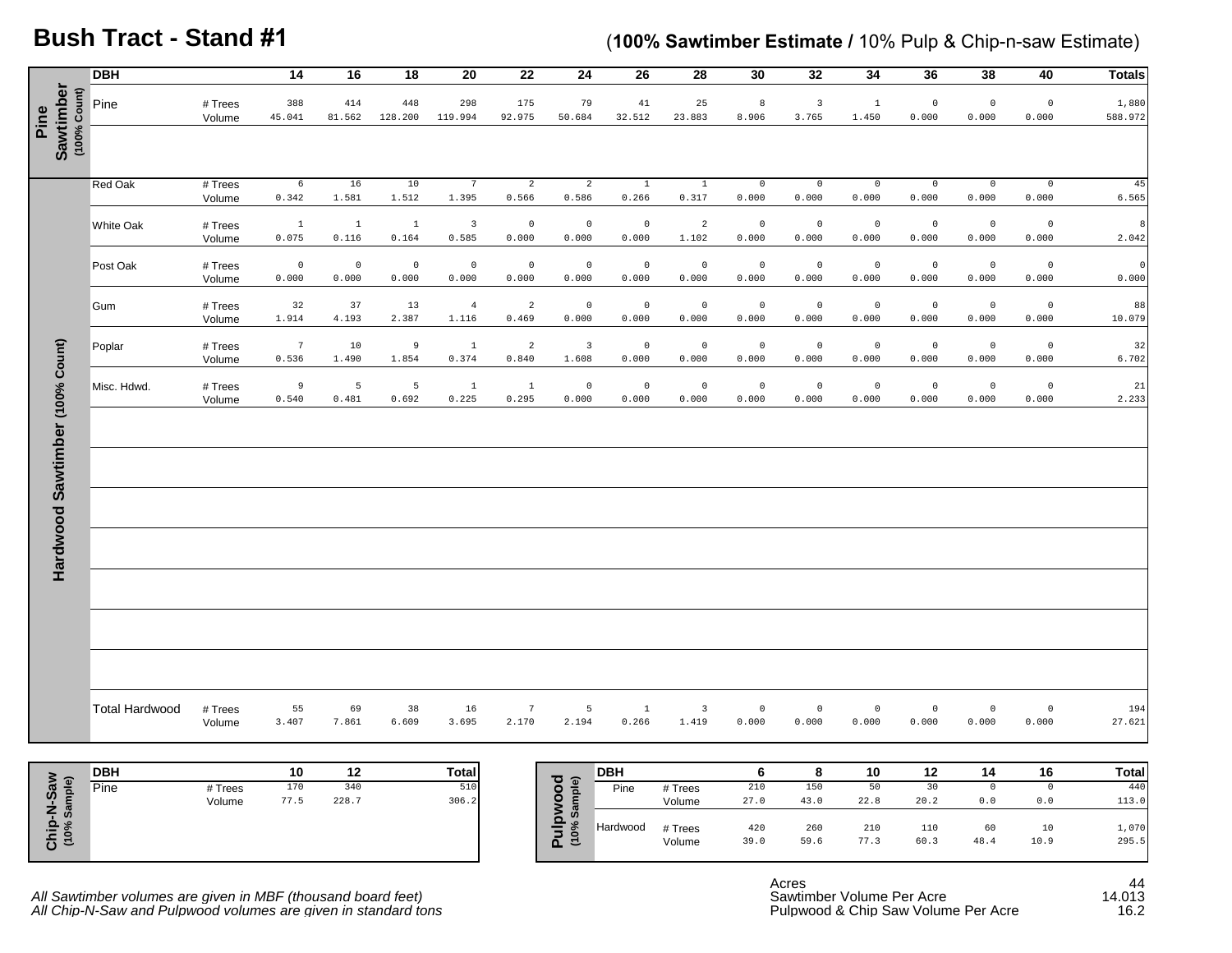**Bush Tract - Stand #2**

(10% Sawtimber Estimate / 10% Pulp & Chip-n-saw Estimate)

|                                                        | <b>DBH</b>            |                   | $\overline{14}$      | 16               | $\overline{18}$      | $\overline{20}$      | $\overline{22}$      | 24                       | 26                   | $\overline{28}$              | 30                   | 32                   | 34                   | 36                   | 38                      | 40                                   | <b>Totals</b>    |
|--------------------------------------------------------|-----------------------|-------------------|----------------------|------------------|----------------------|----------------------|----------------------|--------------------------|----------------------|------------------------------|----------------------|----------------------|----------------------|----------------------|-------------------------|--------------------------------------|------------------|
| Sawtimber<br>(10% Sample)<br>Pine                      | Pine                  | # Trees<br>Volume | 1,280<br>129.500     | 250<br>40.420    | 30<br>7.410          | 10<br>3.210          | $\mathbf 0$<br>0.000 | $\mathbf 0$<br>0.000     | $\mathbb O$<br>0.000 | $\mathbb O$<br>0.000         | $\mathbb O$<br>0.000 | $\mathbb O$<br>0.000 | $\mathbb O$<br>0.000 | $\mathbb O$<br>0.000 | $\mathbb O$<br>0.000    | $\mathbb O$<br>0.000                 | 1,570<br>180.540 |
|                                                        |                       |                   |                      |                  |                      |                      |                      |                          |                      |                              |                      |                      |                      |                      |                         |                                      |                  |
|                                                        | Poplar                | # Trees<br>Volume | $\mathbb O$<br>0.000 | 10<br>1.250      | $\mathbb O$<br>0.000 | $\mathbb O$<br>0.000 | $\mathsf 0$<br>0.000 | $\mathbb O$<br>0.000     | $\,$ 0<br>0.000      | $\mathsf{O}\xspace$<br>0.000 | $\mathbb O$<br>0.000 | $\mathbb O$<br>0.000 | $\mathbb O$<br>0.000 | $\mathbb O$<br>0.000 | $\overline{0}$<br>0.000 | $\mathbb O$<br>0.000                 | $10$<br>1.250    |
|                                                        | Misc. Hdwd.           | # Trees<br>Volume | $\mathbb O$<br>0.000 | $\circ$<br>0.000 | 10<br>1.000          | $\mathbb O$<br>0.000 | $\mathbf 0$<br>0.000 | $\mathbf 0$<br>0.000     | $\mathbb O$<br>0.000 | $\mathbb O$<br>0.000         | $\mathbb O$<br>0.000 | $\mathbb O$<br>0.000 | $\mathbb O$<br>0.000 | $\mathbb O$<br>0.000 | $\circ$<br>0.000        | $\mathbb O$<br>0.000                 | 10<br>1.000      |
|                                                        |                       |                   |                      |                  |                      |                      |                      |                          |                      |                              |                      |                      |                      |                      |                         |                                      |                  |
|                                                        |                       |                   |                      |                  |                      |                      |                      |                          |                      |                              |                      |                      |                      |                      |                         |                                      |                  |
| Hardwood Sawtimber (10% Sample)                        |                       |                   |                      |                  |                      |                      |                      |                          |                      |                              |                      |                      |                      |                      |                         |                                      |                  |
|                                                        |                       |                   |                      |                  |                      |                      |                      |                          |                      |                              |                      |                      |                      |                      |                         |                                      |                  |
|                                                        |                       |                   |                      |                  |                      |                      |                      |                          |                      |                              |                      |                      |                      |                      |                         |                                      |                  |
|                                                        |                       |                   |                      |                  |                      |                      |                      |                          |                      |                              |                      |                      |                      |                      |                         |                                      |                  |
|                                                        |                       |                   |                      |                  |                      |                      |                      |                          |                      |                              |                      |                      |                      |                      |                         |                                      |                  |
|                                                        |                       |                   |                      |                  |                      |                      |                      |                          |                      |                              |                      |                      |                      |                      |                         |                                      |                  |
|                                                        | <b>Total Hardwood</b> | # Trees<br>Volume | $\mathbb O$<br>0.000 | 10<br>1.250      | 10<br>1.000          | $\mathbb O$<br>0.000 | $\mathbb O$<br>0.000 | $\mathbb O$<br>0.000     | $\mathbb O$<br>0.000 | $\mathsf{O}$<br>0.000        | $\mathbb O$<br>0.000 | $\mathbb O$<br>0.000 | $\mathbb O$<br>0.000 | $\mathbb O$<br>0.000 | $\mathbb O$<br>0.000    | $\mathbb O$<br>0.000                 | 20<br>2.250      |
|                                                        | <b>DBH</b>            |                   | 10                   | 12               |                      | <b>Total</b>         |                      |                          | <b>DBH</b>           |                              | $\bf 6$              | $\bf8$               | $10$                 | $12$                 | 14                      | ${\bf 16}$                           | <b>Total</b>     |
|                                                        | Pine                  | # Trees<br>Volume | 1,820<br>829.2       | 1,620<br>1,089.8 |                      | 3,440<br>1,919.0     |                      |                          | Pine                 | # Trees<br>Volume            | 2,150<br>276.6       | 2,470<br>708.3       | 1,140<br>519.4       | 110<br>74.0          | $\circ$<br>$0.0$        | $\circ$<br>$0.0$                     | 5,870<br>1,578.3 |
| Chip-N-Saw<br>(10% Sample)<br>$\overline{\phantom{a}}$ |                       |                   |                      |                  |                      |                      |                      | Pulpwood<br>(10% Sample) | Hardwood             | # Trees<br>Volume            | 530<br>49.2          | 400<br>91.6          | 160<br>58.9          | 30<br>16.4           | 30<br>24.2              | $\mathbb O$<br>${\bf 0}$ . ${\bf 0}$ | 1,150<br>240.4   |

|                     | <b>DBH</b> |         | 10    | 12      | <b>Total</b> |
|---------------------|------------|---------|-------|---------|--------------|
| e)<br>-Sa           | Pine       | # Trees | 1,820 | 1,620   | 3,440        |
| <b>Ship</b><br>(10% |            | Volume  | 829.2 | 1,089.8 | 1,919.0      |

| <b>DBH</b> |         | 10    | 12      | <b>Total</b> | ত ৯    | <b>DBH</b> |         |       |       | 10    | 12   | 14   | 16  | <b>Total</b> |
|------------|---------|-------|---------|--------------|--------|------------|---------|-------|-------|-------|------|------|-----|--------------|
| Pine       | # Trees | 1,820 | 1,620   | 3,440        | ᇗ      | Pine       | # Trees | 2,150 | 2,470 | 1,140 | 110  |      |     | 5,870        |
|            | Volume  | 829.2 | 1,089.8 | 1,919.0      |        |            | Volume  | 276.6 | 708.3 | 519.4 | 74.0 | 0.0  | 0.0 | 1,578.3      |
|            |         |       |         |              | ത<br>ທ |            |         |       |       |       |      |      |     |              |
|            |         |       |         |              | -<br>- | Hardwood   | # Trees | 530   | 400   | 160   | 30   | 30   |     | 1,150        |
|            |         |       |         |              | ΔΞ     |            | Volume  | 49.2  | 91.6  | 58.9  | 16.4 | 24.2 | 0.0 | 240.4        |
|            |         |       |         |              |        |            |         |       |       |       |      |      |     |              |

All Sawtimber volumes are given in MBF (thousand board feet) Sawtimber Volume Per Acre and the state of the 4.251 *All Chip-N-Saw and Pulpwood volumes are given in standard tons* Pulpwood & Chip Saw Volume Per Acre 86.9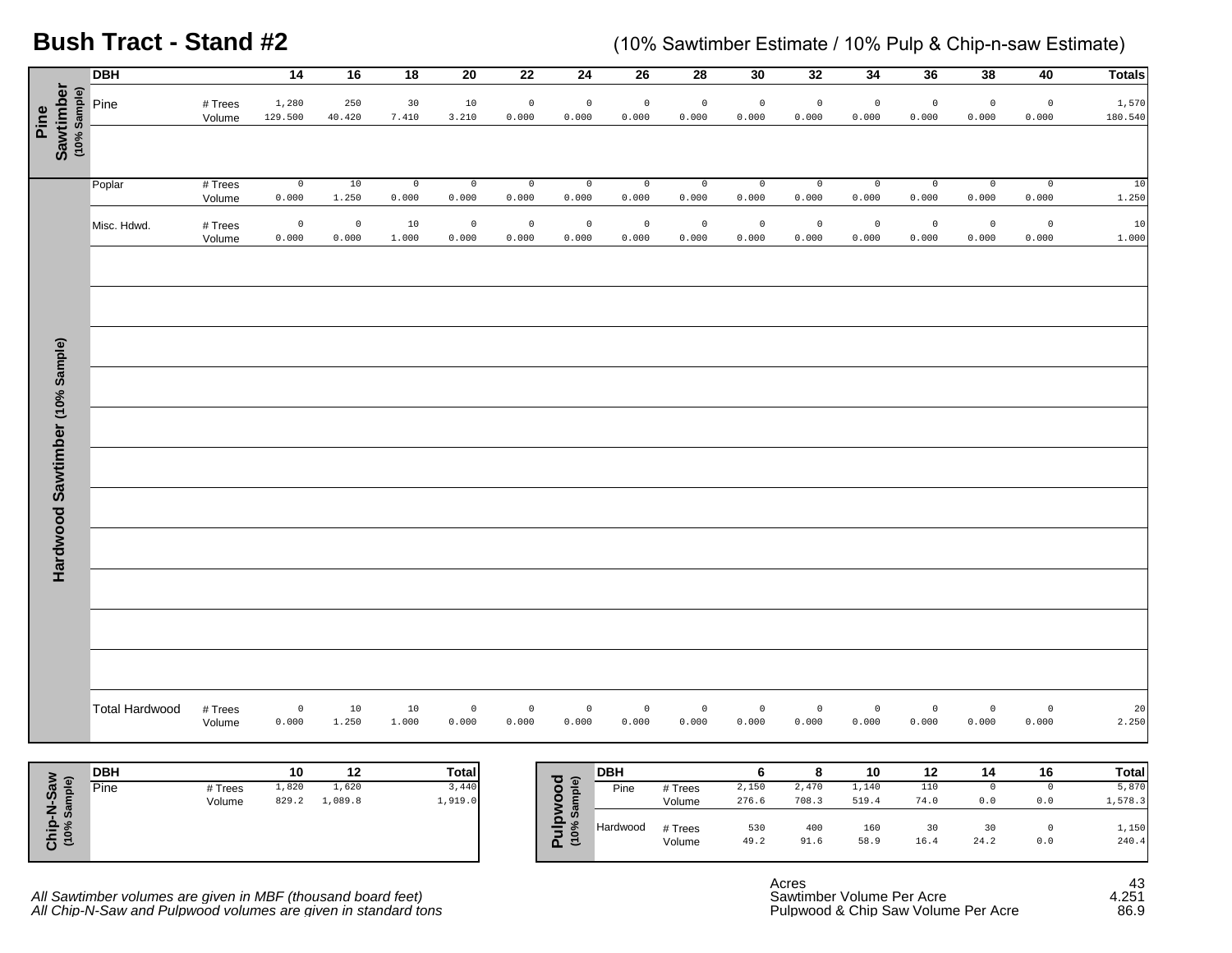

**Timber Sale Map**